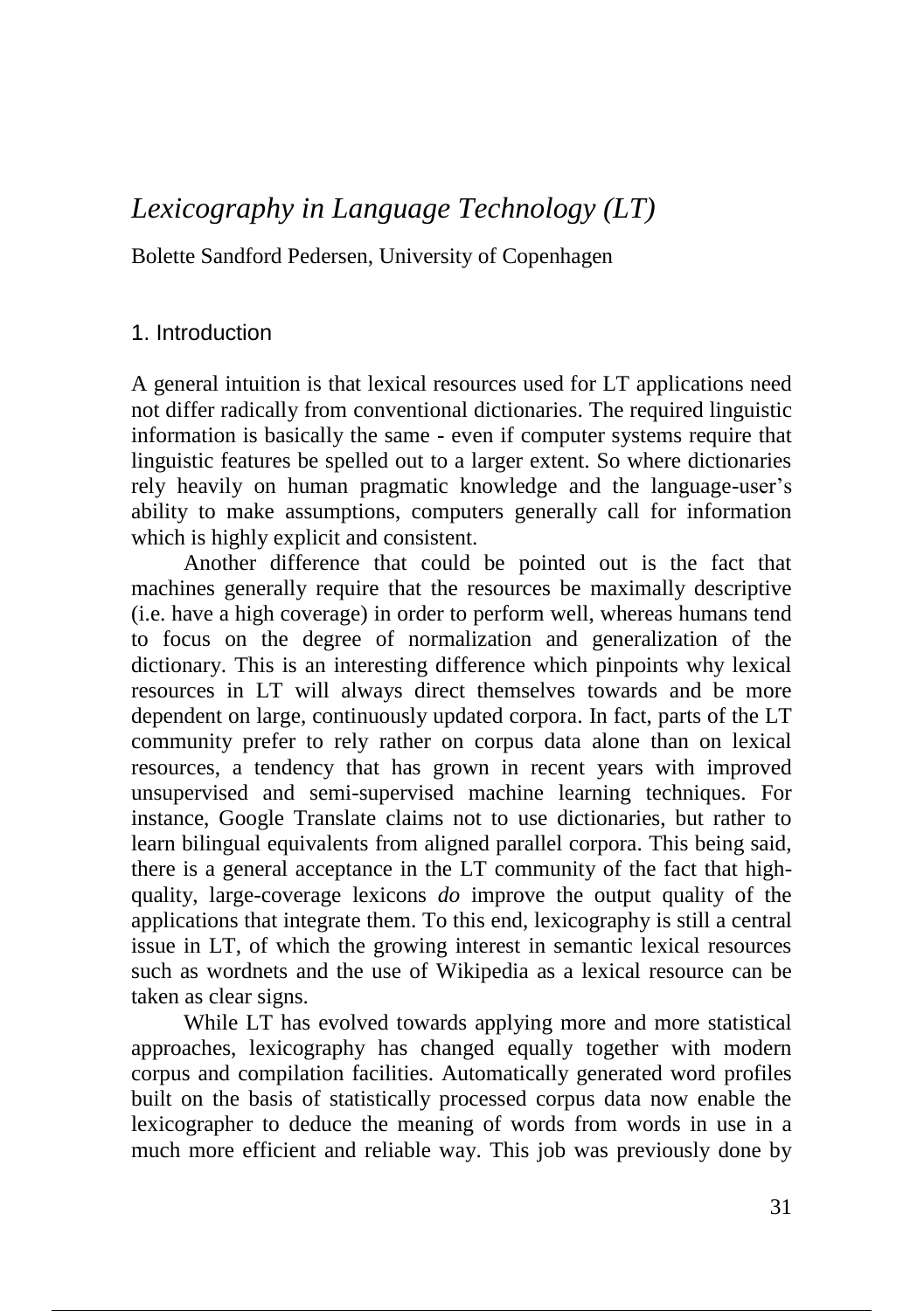manually going through large amounts of corpus concordances and grouping them on a more or less idiosyncratic basis.

With help from these new corpus technologies, dictionaries for humans and lexical resources for machines are by and by changing into relying more and more on a common lexical core based on large amounts of corpus data. Thus, we now see several examples of large collections of lexical information from where appropriate excerpts can be extracted for different concrete purposes – be it paper dictionaries or resources as input to specific technological applications.

In the following, we give examples of several such emerging resources, and we present in more detail aspects of the Danish wordnet, DanNet, which is a resource designed particularly for LT applications, but which shares sense IDs and semantic information with two other Danish lexical resources, namely The Danish Dictionary (DDO) and the currently developed Danish Thesaurus (DT). In this core of lexical information, semantic knowledge is being shared and extended among the three different practical resources enriching by and by the common core so that it includes now a rich base of ontological, syntagmatic as well as thematic information. We further claim that this composite core constitutes the ideal basis for a well-founded, semi-automatic clustering of senses for use in a particularly hard LT task, namely that of automatic *word sense disambiguation*.

# 2. Examples of lexical cores

# 2.1. *Word profiles as a way to achieve lexical cores*

During the last decade, several statistically based corpus technologies have been developed which enable us to automatically generate word profiles on the basis of grammatically analyzed corpora. A general approach in these systems is to use the co-occurrences between motherdaughter dependency pairs to compile the lexical profiles of typical collocations and valency patterns, such as subject verb, object verb, verb + particle etc. Examples of such systems are SketchEngine (Kilgarriff and Rundell 2002), Worschatz (Biemann et al. 2004) and DeepDict (Bick 2009). DeepDict further applies semantic prototypes in order to generalize over semantically similar types of words, such as HUM and ORG for humans and organizations, respectively.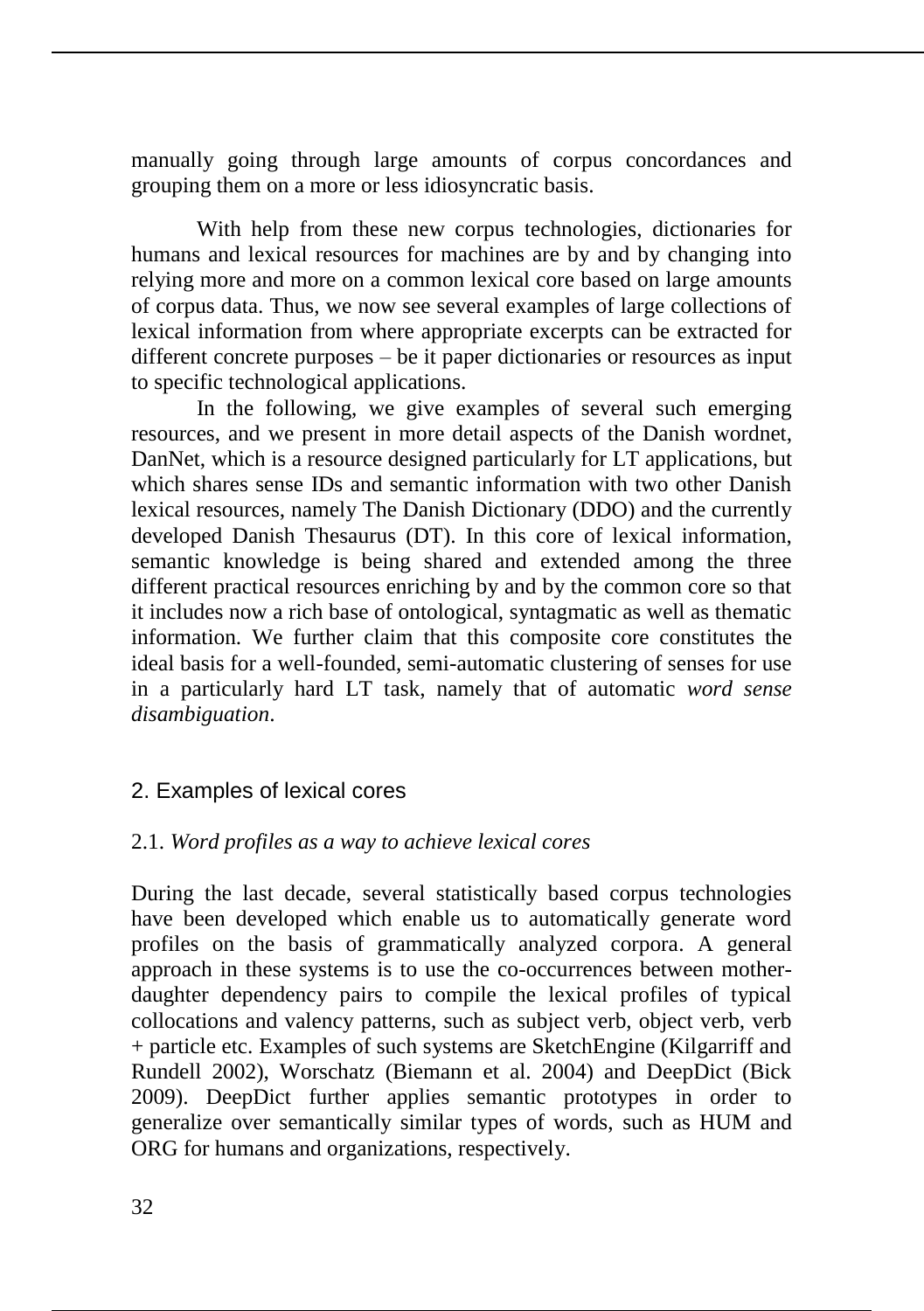| Subjects:<br>der, I | Accusative objects:<br>PERS: den, hvad, meget<br>PERS: den, vi, man, jeg, de, du, han, hun,<br>7.19:8 PROP-hum - 5.08:3 PROP -<br>0.96:7 barn - 1.79:6 dansker - 0.44:6 folk -<br>1.34:5 hund - 1.39:4 PROP-tit -<br>1.29:4 PROP-org - 1.38:2 bjorn -<br>1.25:2 nordbo · 0.65:2 vegetar -<br>$0.4:1$ vandnymfe - $0.4:1$ fugleceg -<br>0.4:1 eremitkrebs - 0.11:1 knopsvane<br>Verbal particles: | 6.67:8 frokost - 6.33:7 morgenmad - 5.03:8 mad - 4.71:8 kod -<br>5.15:7 middag - 4.41:7 brod - 5.23:6 aftensmad - 5.08:6 slik-2 -<br>3.75:7 fisk - 4.65:6 svinekod - 3.39:7 frugt - 6.1:4 PROP -<br>3.94:6 PROP-hum - 3.63:6 polse - 3.48:6 grontsag -<br>3,43:6 måltid · 4,35:5 kirsebær · 3,34:6 kage · 3.21:6 kartoffel ·<br>3.9:5 ris-1 - 3.63:5 pizza - 3.6:5 madpakke - 3.55:5 burger -<br>2.43:6 oksekod - 3.21:5 pille - 0.11:3 PROP-org<br>2.68:8 sammen · 2.4:7 op · 1.31:6 af · 2.5:2 hjem · 0.64:2 ned |  |
|---------------------|--------------------------------------------------------------------------------------------------------------------------------------------------------------------------------------------------------------------------------------------------------------------------------------------------------------------------------------------------------------------------------------------------|--------------------------------------------------------------------------------------------------------------------------------------------------------------------------------------------------------------------------------------------------------------------------------------------------------------------------------------------------------------------------------------------------------------------------------------------------------------------------------------------------------------------|--|
| PERS: den           | 3.41:3 forret-1 - 1.05:4 PROP-hum - 2.31:1 PROP - 0.92:1 majroe - 0.4:1 fiesing - 0.4:1 rygeost                                                                                                                                                                                                                                                                                                  | kan spises                                                                                                                                                                                                                                                                                                                                                                                                                                                                                                         |  |
| spise               | 5.24:3 inde - 2.62:5 rel - 0.36:7 nu - 5.3:2 oppe - 5.21:2 fedtfattigt - 3.07:4 dagligt -<br>$1.65:3$ rollat                                                                                                                                                                                                                                                                                     | 9.34:6 ude - 7.49:4 hjemme - 4.96:6 sundt - 6.83:4 videre - 1.65:8 hvor - 4.86:4 grov -<br>0.81:6 hvorfor - 2.62:4 ordentligt - 0.54:6 aldrig - 3.43:3 maet - 2.34:4 gront - 1.19:5 bagefter<br>$-0.06$ :6 bare $-2.04$ :4 okologisk $-2.43$ :3 billigt $-2.3$ :3 fedt $-1.93$ :3 tidligt $-1.81$ :3 fornuftigt $-$                                                                                                                                                                                                |  |
| spise *med          | $0.92:2$ velbehag                                                                                                                                                                                                                                                                                                                                                                                | $3.91:6$ PROP-hum - 3.25:5 gaffel - 1.81:5 kniv - 0.25:3 pind - 0.22:3 appetit - 0.18:3 ske -                                                                                                                                                                                                                                                                                                                                                                                                                      |  |
| spise på            | 3.46:6 restaurant - 2.56:5 PROP-top - 0.32:2 grillbar                                                                                                                                                                                                                                                                                                                                            |                                                                                                                                                                                                                                                                                                                                                                                                                                                                                                                    |  |
| spise i             | 2.83:5 PROP-top - 2.5:4 kantine - 0.97:4 tavshed - 0.83:4 restaurant - 0.64:3 PROP-hum -<br>$0.44:2$ cafeteria $+0.15:2$ mundfuld $+0.4:1$ flodesovs                                                                                                                                                                                                                                             |                                                                                                                                                                                                                                                                                                                                                                                                                                                                                                                    |  |
| spise til           | $1.91:5$ middag - $2.11:4$ morgenmad - $1.37:4$ frokost - $0.75:3$ aftensmad                                                                                                                                                                                                                                                                                                                     |                                                                                                                                                                                                                                                                                                                                                                                                                                                                                                                    |  |
| spise hos           | 1.59:4 PROP-hum                                                                                                                                                                                                                                                                                                                                                                                  |                                                                                                                                                                                                                                                                                                                                                                                                                                                                                                                    |  |
| spise som           | 0.58:2 snack                                                                                                                                                                                                                                                                                                                                                                                     |                                                                                                                                                                                                                                                                                                                                                                                                                                                                                                                    |  |
| spise med           | $0.4:1$ landbrod                                                                                                                                                                                                                                                                                                                                                                                 |                                                                                                                                                                                                                                                                                                                                                                                                                                                                                                                    |  |
| spise *af           | 0.4:1 laboratorieudstyr · 0.11:1 grundkapital                                                                                                                                                                                                                                                                                                                                                    |                                                                                                                                                                                                                                                                                                                                                                                                                                                                                                                    |  |

**Figure 1:** The verb *spise* (to eat) as compiled by DeepDict

Consider in Figure 1 the lexical profile of the Danish verb *spise* (to eat) where we are informed about the prototypical personal pronouns that function as subject and object, as well as about the semantic prototype of the most typical subject (HUM). Further we are given the typical particles (such as *spise op* – to finish) and prepositional phrases that collocate with *spise* such as *med* (with), *i* (in) etc. Typically the automatically generated profiles require human inspection in order to spot bias to the prototypical findings. Such are for instance collocations and undetected named entities which materialize very substantially in the statistics. An example shown in Figure 1 is the Danish film title "I Kina spiser de hunde" ('In China they eat dogs') which by incident is highly represented in the corpus and therefore biases the profile. By clicking on the actual corpus occurrences, however, such deviations from the prototypical distribution are generally easily identified. Since the corpus examples are still directly viewable in these tools, but just systematically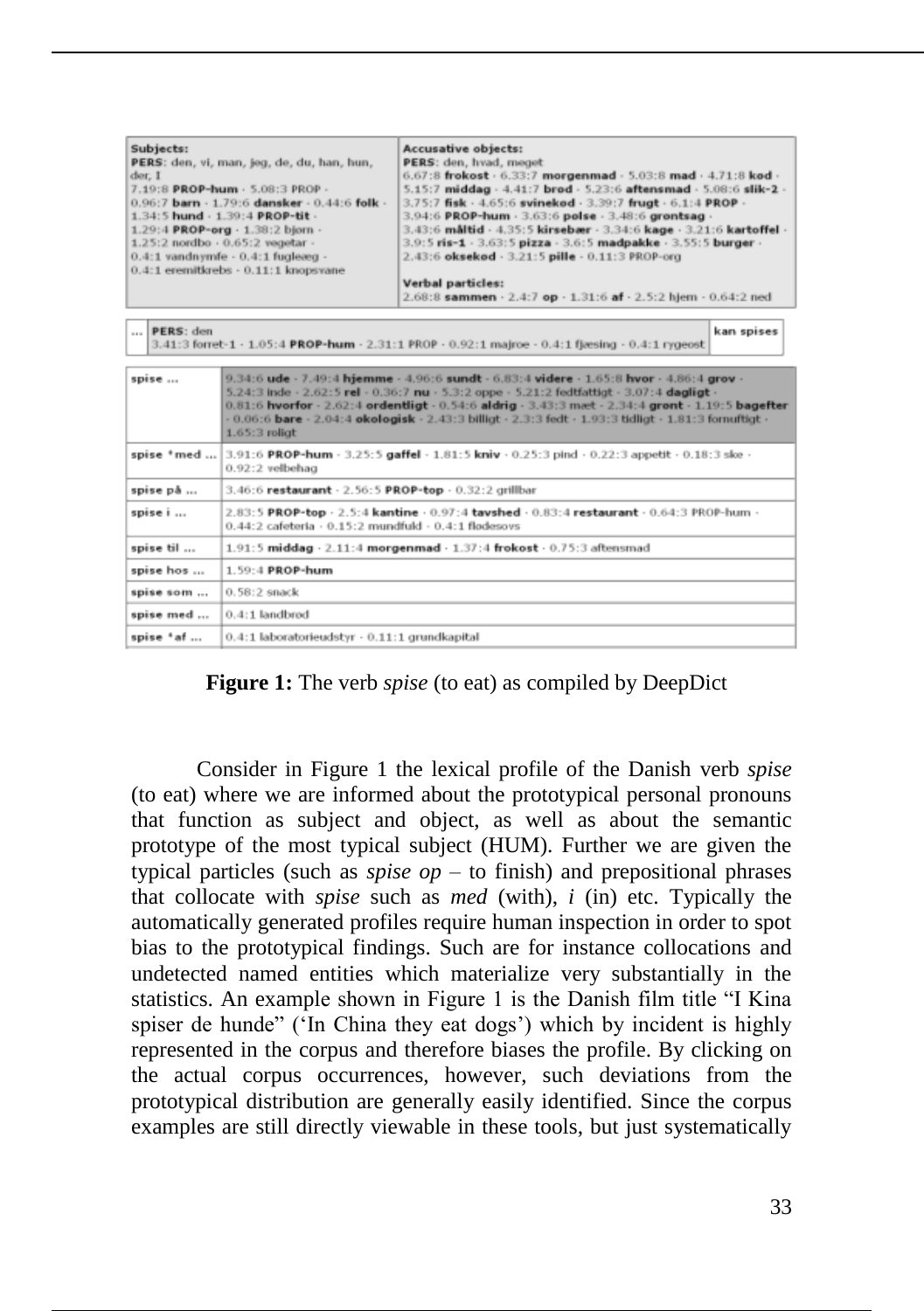processed, lexicographers generally report such profile tools to be extremely useful in the dictionary making process.

# 2.2. *Examples of lexical cores in English*

The DANTE database (Atkins 2010) is a lexical database which provides a fine-grained, corpusbased description of the core vocabulary of English. The database is constructed by using the above mentioned Sketch Engine for corpusquerying. Rundell (2011) reports that the database contains semantic, grammatical,

combinatorial, and texttype characteristics of more than 42,000 (single) words, 23,000 compounds and phrasal verbs as well as a number of idioms and phrases (27,000). Even if the DANTE project was initiated with a particular dictionary in mind, its

#### marathon

- 1 n [SPOR] a long foot race, in Ancient Greece one of 26 miles and 385 yards
	- ☆ At the Olympic Games in 1908, the marathon was run over the unusual distance of 26 miles 385 yards. c.
	- ↔ Three million poor slaves, healthy young men and sick old women, teenage boys and tired old men, people capable of running a marathon and young mothers with nursing babies.
- **STRUCTURE N\_premod** ↔ Humans encounter glycogen depletion fairly often in such activities as professional football, in marathon running.
	- ↔ It was as if the conflict had reached a peak around 1972, like 'the wall' in a marathon race, and subsequently settled down to 'an acceptable level of violence'.
- ¢ Tom is also a keen marathon runner.
- **STRUCTURE N\_mod** COLLOCATE TYPE NAME OF MARATHON
- LOCATION COLLOCATES London, New York
- ¢ Please spare whatever you can to sponsor him in the London Marathon, you can donate online using John's sponsorship website. For me it came as I watched for the first time the crowd of runners assembling for the London Marathon. ☆ A keen runner, he has completed the New York marathon.

Figure 2: Lexical entry in DANTE database

focus on the methodological innovations in lexicographical work is expected to raise interest also for other uses, among these LT applications. Figure 2 shows the entry for *marathon* in DANTE with definitions, syntactical information, information on collocations, and a rich supplement of corpus examples.

Comparable to this resource although much smaller is the *Corpus Pattern Analysis* initiated by Patrick Hanks as seen at nlp.fi.muni.cz/projects/cpa/. This resource of currently 720 verbs has a basic principle to discover how exactly meanings arise from patterns of usage (words in context), rather than treating words as isolable building blocks in a compositional structure.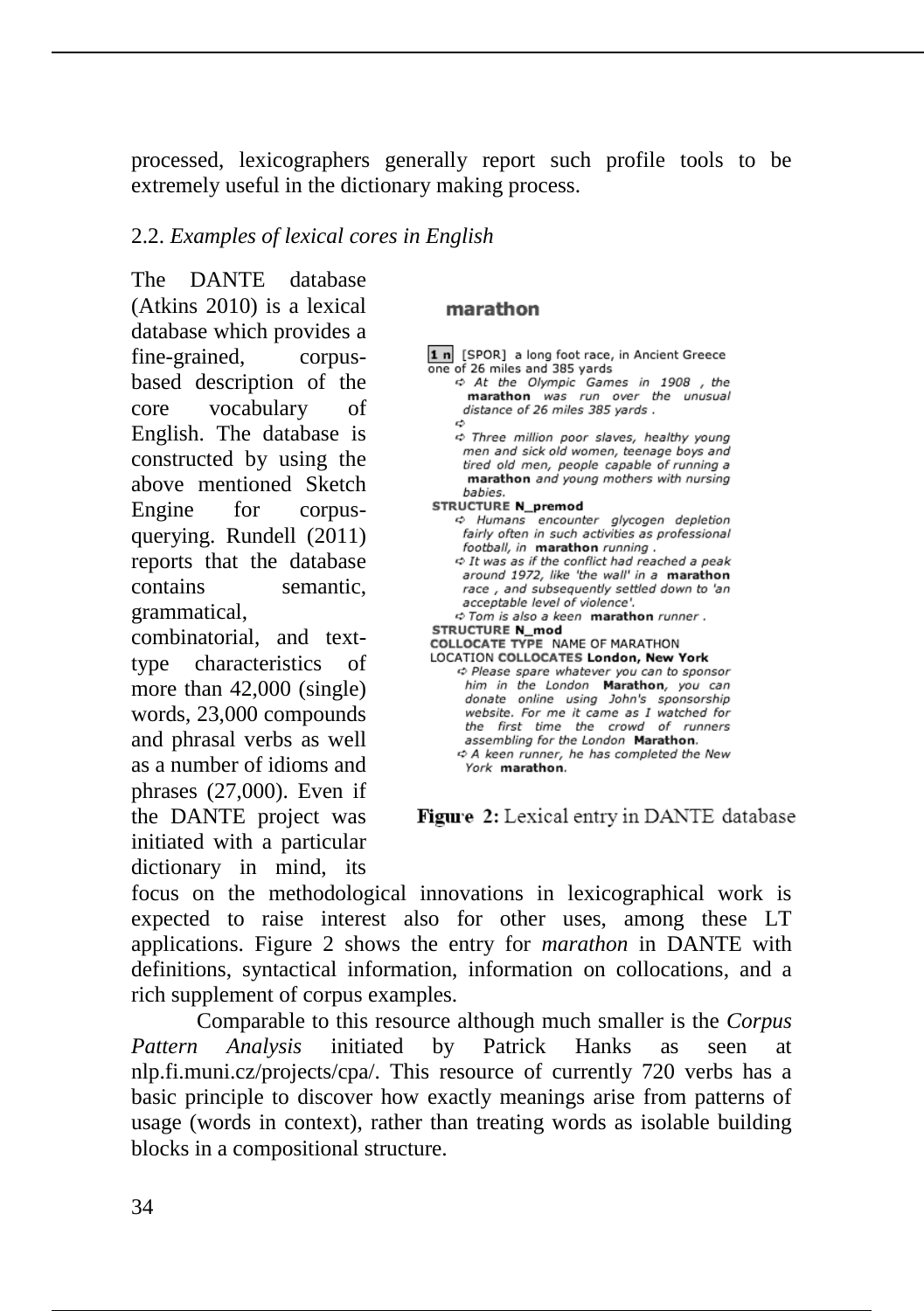| 89% [[Human   Animal]] yawn [NO OBJ]                                     |
|--------------------------------------------------------------------------|
| [Human   Animal]] involuntarily opens their mouth wide and inhale deeply |
| [[Human   Animal]] does this typically due to tiredness or boredom       |

7% [[Human 1]] yawn [NO OBJ] {at [[Human 2]] | at [[Concept]] | at [[Artifact]] | at [[Speech Act]]} [[Human 1]] regards [[Human 2 | Concept | Document | Speech Act]] as pointless and boring [[Human 1]] shows that [[Human 2 | Concept | Document | Speech Act]] is a nuisance by opening mouth

**Figure 3:** The patterns of *yawn* as described in Corpus Pattern Analysis

In Corpus Pattern Analysis, meanings of words are not identified as a word in isolation. Instead, meanings are claimed to be associated with prototypical sentence contexts. To this end, concordances are grouped into semantically motivated syntagmatic patterns. Associating the meanings with each pattern is a secondary step, carried out in close coordination with the assignment of concordance lines to patterns. Figure 3 illustrates the approach with the verb *to yarn* where two meanings are deduced from the corpus patterns.

Finally, initiatives of linking lexical resources developed in the LT community in previous years should be mentioned since some of them are currently taken the shape of lexical cores. One example is the Unified Verb Index (verbs.colorado.edu/verb-index/index.php) which co-indexes the resources VerbNet, FrameNet, PropBank and OntoNotes sense groupings. Other initiatives consider the alignment of Princeton WordNet with FrameNet as seen in Ferrández et al. (2010). Figure 4 shows an example from VerbNet with formalized patterns for roles and compositional semantics.

|                                 |                    |                 | Class Hit 18.1                                                                                                                                             |
|---------------------------------|--------------------|-----------------|------------------------------------------------------------------------------------------------------------------------------------------------------------|
|                                 |                    |                 | Roles and Restrictions: Agent[+int_control] Patient[+concrete] Instrument[+concrete]                                                                       |
| Members: bang, bash, hit, kick, |                    |                 |                                                                                                                                                            |
| Frames:                         |                    |                 |                                                                                                                                                            |
| Name                            | Example            | <b>ISyntax</b>  | Semantics                                                                                                                                                  |
| <b>Basic Transitive</b>         | Paula hit the ball | Agent V Patient | cause(Agent, E)manner(during(E), directedmotion, Agent) Icontact(during(E), Agent, Patient) manner(end(E),forceful, Agent) contact(end(E), Agent, Patient) |

**Figure 4:** VerbNet: Patterns for verbs of the *hit*-class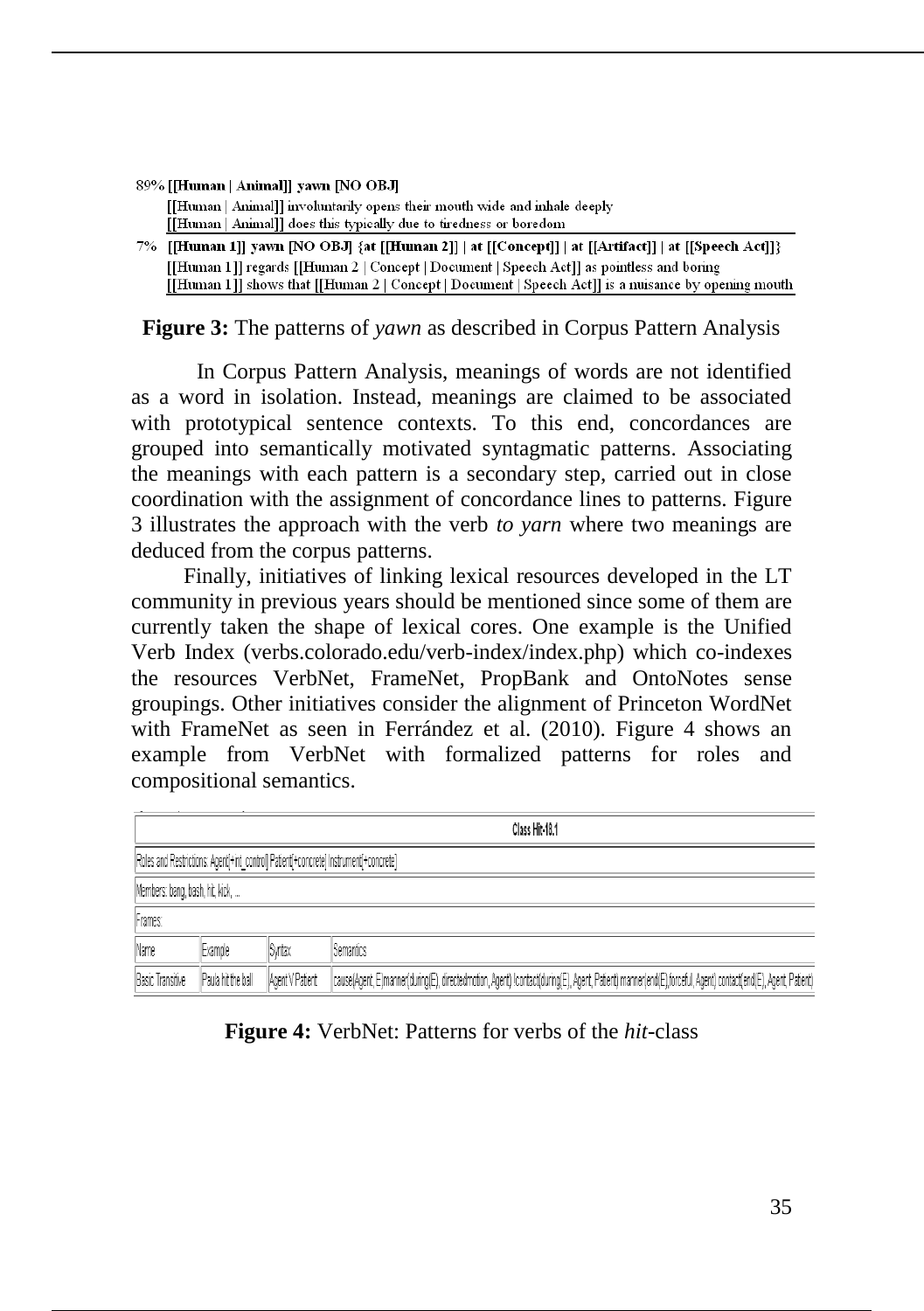#### 2.3. *Examples of Swedish and Dutch lexical cores: SALDO and Cornetto*

SALDO (Borin and Forsberg 2009, spraakbanken.gu.se/resurs/saldo) is a Swedish semantic and morphological lexical resource primarily intended for use in LT applications, which however, is closely entangled with two paper dictionaries. Thus, SALDO is produced from Svenskt Associationslexikon and was further enriched from Svensk Ordbok. The SALDO editors consider the resource as a basic lexical resource for a Swedish BLARK (Basic LAnguage Resource Kit). The recent compilation of the Swedish wordnet, Swesaurus, using SALDO as the lexicographical core illustrates this function (Pedersen et al. 2012). The SALDO resource currently comprises more than 100,000 entries and is thereby one of the largest Swedish lexical resources. Figure 5 shows the verb *parkera* (to park) and its related concepts such as *parkering*  (parking) and parkerbar ('parkable').



**Figure 5:** Visualization of the verb *parkera* (to park)

Similar to SALDO, Cornetto stands for Combinatorial and Relational Network as Toolkit for Dutch Language Technology and is a lexical semantic database that combines a wordnet with framenet-like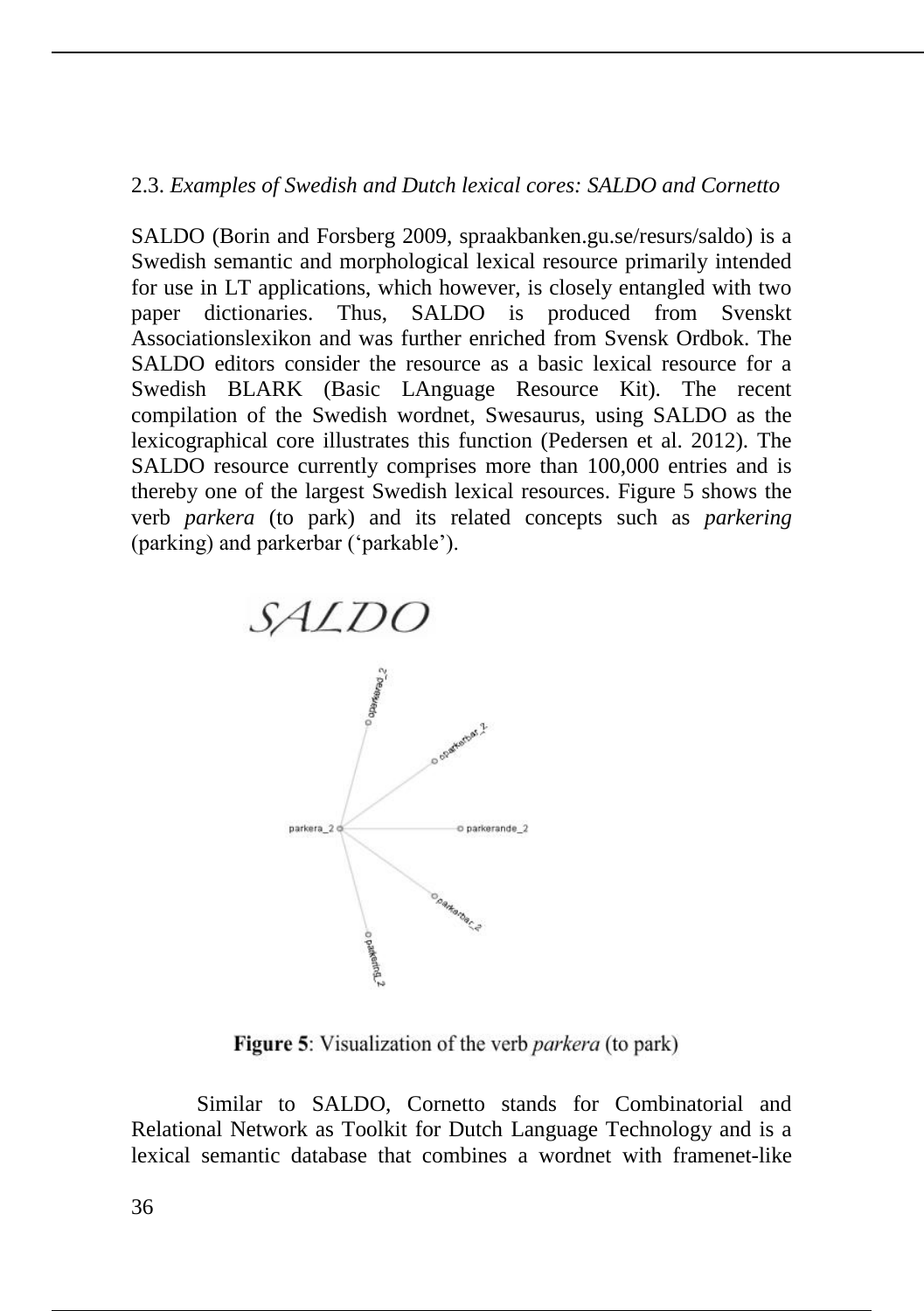information for Dutch (cf. www2.let.vu.nl/oz/cltl/cornetto, Vossen et al. 2008). The combination of the two lexical resources (the Dutch wordnet and the Referentie Bestand Nederlands) is claimed to provide a richer relational database to be used in LT, such as word sense disambiguation and language-generation systems. The database is mapped to a formal ontology to provide a more solid semantic backbone. The database represents different traditions and perspectives of semantic organization; therefore, the concepts are aligned across the resources.

#### 2.4. *A Danish lexical core: A dictionary, a thesaurus and a wordnet*

What we label here 'a Danish lexical core' consists of three interlinked resources with common sense IDs, as is the case of Cornetto for Dutch. Two of these resources are meant for human use and are compiled at the Danish Society for Language and Literature (DSL), whereas the wordnet, DanNet, is a collaborate project between DSL and the University of Copenhagen. DanNet is expressed in OWL (Ontology Web Language) and compiled for LT purposes. The transfer of data between the resources is performed in a triangle-like fashion, illustrated by Figure 6, where information was recompiled from DDO when constructing the Danish wordnet, DanNet (cf. Pedersen et al. 2009), and where the DT, which is now in progress, was initiated on the basis of the taxonomical structure of DanNet. Currently, thematic and syntagmatic information is transferred from DT to DanNet (Nimb and Pedersen 2012, Nimb and Pedersen submitted) enriching thereby the original wordnet with valuable information as described further below.



**Figure 6:** Danish lexical core triangle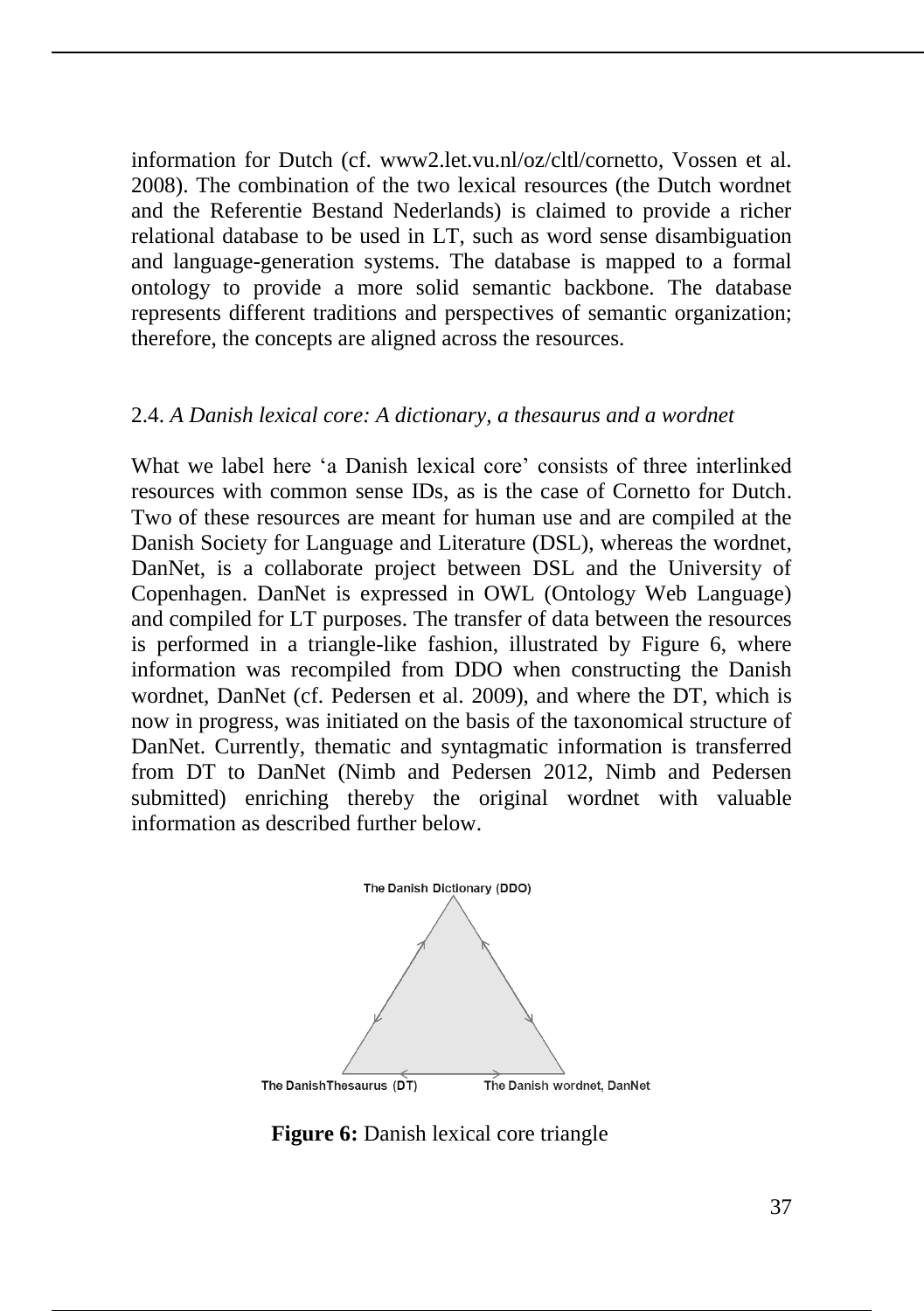# 3. Information transfer applying the Danish lexical core

# 3.1. *Transfer of thematic and syntagmatic information*

As indicated above, DDO formed the initial source for the Danish wordnet, DanNet, since all genus specifications in DDO were taken over in DanNet after a manual adjustment. This adjustment focused primarily on the disambiguation of ambiguous genus lemmas and harmonization of inadequate hyponymies. For instance, a lemma like *sauterpande* (sauté pan) would have the following definition: *pande med høje kanter og evt. låg til at sautere kød, grøntsager m.m. i.* (pan with high edged and a lid.) with the lemma *pande* as the genus proximum. However, the genus proximum in DDO is *not* a unique reference to a sense, so the original DDO excerpt seen in Figure 7 would require disambiguation in order to organize the hyponyms correctly, meaning to link pan hyponyms to pande 1\_1 (frying pan) and not to pande 2\_1 (forehead).

|                | Expanded le Pos GenProx   |         |             | Definition                     |
|----------------|---------------------------|---------|-------------|--------------------------------|
|                | grillpande 1 sb. pande    |         |             | pande af smedejern hvis steg   |
| $\overline{2}$ | pande,1 1                 |         | sb. redskab | redskab til at stege med, med  |
| 3              | pande, 2 1                | sb. del |             | den øverste del af hovedets fr |
| 4              | sauterpande sb. pande     |         |             | pande med høje kanter og evt   |
| 5              | teflonpande   sb.   pande |         |             | pande med teflonbelægning      |
| 6              | æbleskivepa sb. pande     |         |             | pande med halvkugleformede     |

**Figure 7:** Ambiguous genus proximus in DDO (*pande* – frying pan and forehead)

A further task when compiling the wordnet from DDO was to add supplementary information in terms of relations not specified for in the definitions since they were generally seen as obvious to the reader. Examples of such relations were the *used\_for* relation in DanNet, which for the more general concepts were not accounted for in the dictionary (cf. Lorentzen and Nimb 2009 and Nimb 2009). As further stated in Pedersen et al. 2009:272:

For example, nothing is generally said about the human user when DDO describes the use of instruments and buildings since it is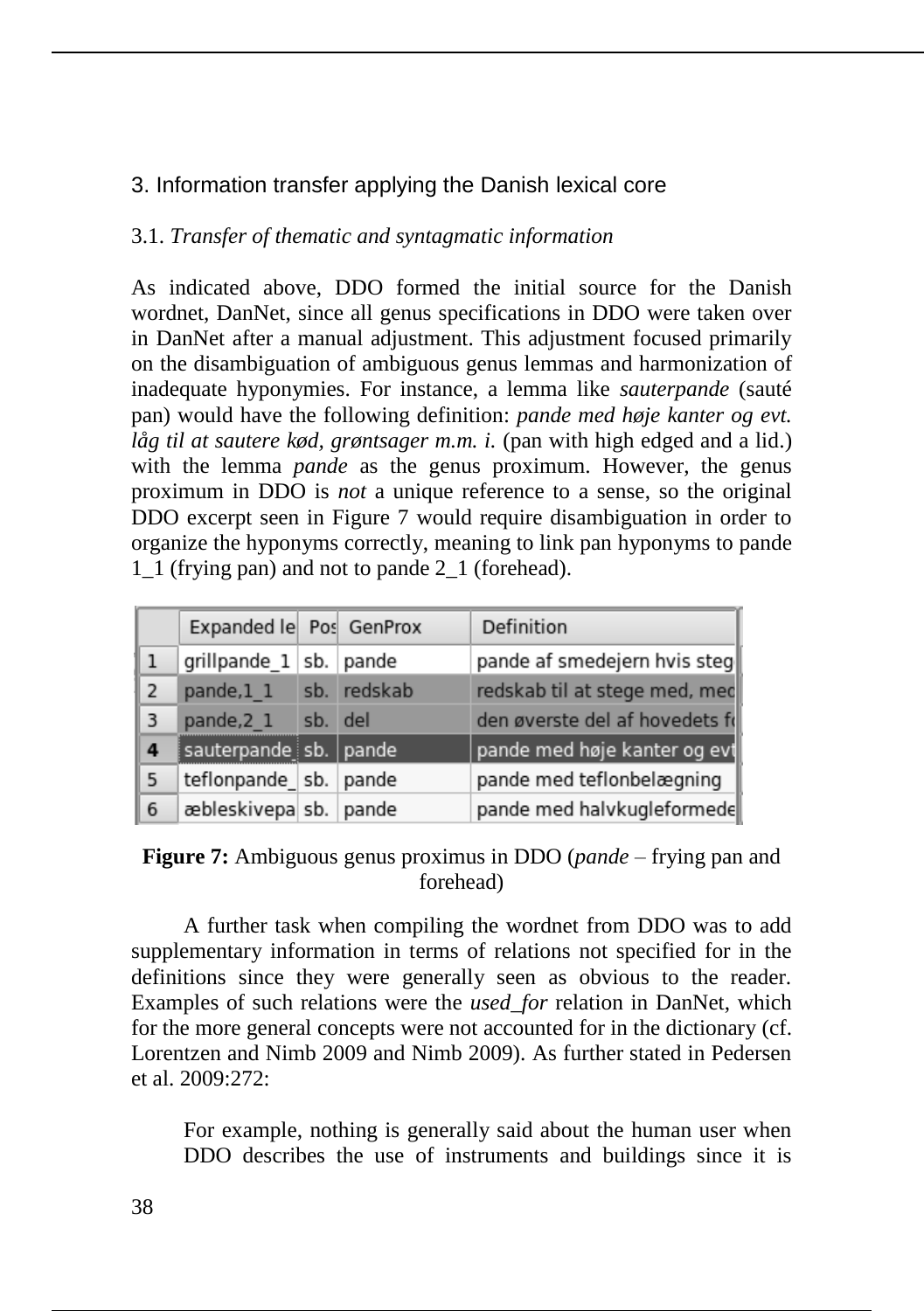obvious to the reader. Only when the user belongs to a very restricted group it is mentioned in the definition. (…)Interestingly enough, inheritance can facilitate the manual enrichment of semantic information. The inheritance mechanism ensures that relations are added systematically to all hyponyms (to be restricted or blocked if necessary). For example all hyponyms of *butik* (shop) inherit the involved agent *handlende* (shopkeeper). Thus, the DanNet editor is prompted to identify the involved agent of the more restricted hyponym: that the shopkeeper of a pharmacy is a pharmacist, the shopkeeper of a bakery is a baker and so on. Such information is only rarely specified in DDO definitions (although sometimes provided implicitly as examples of word formation).

When the compilation of the DT was initiated in 2011, it was decided to use DanNet as a starting point since the taxonomical structure had now been carefully ordered and supplemented with missing semantic information. In this respect it was better suited as a basis for a concept dictionary than the original DDO. When developing DT further, it became clear, however, that the additional thematic and syntagmatic information provided now in DT would be valuable also for the wordnet, cf. Nimb and Pedersen (2012), Nimb and Pedersen (subm.). An example of such supplementary information is seen in Figure 8 where events of crying are listed together with references to crying persons as well as the properties of crying person.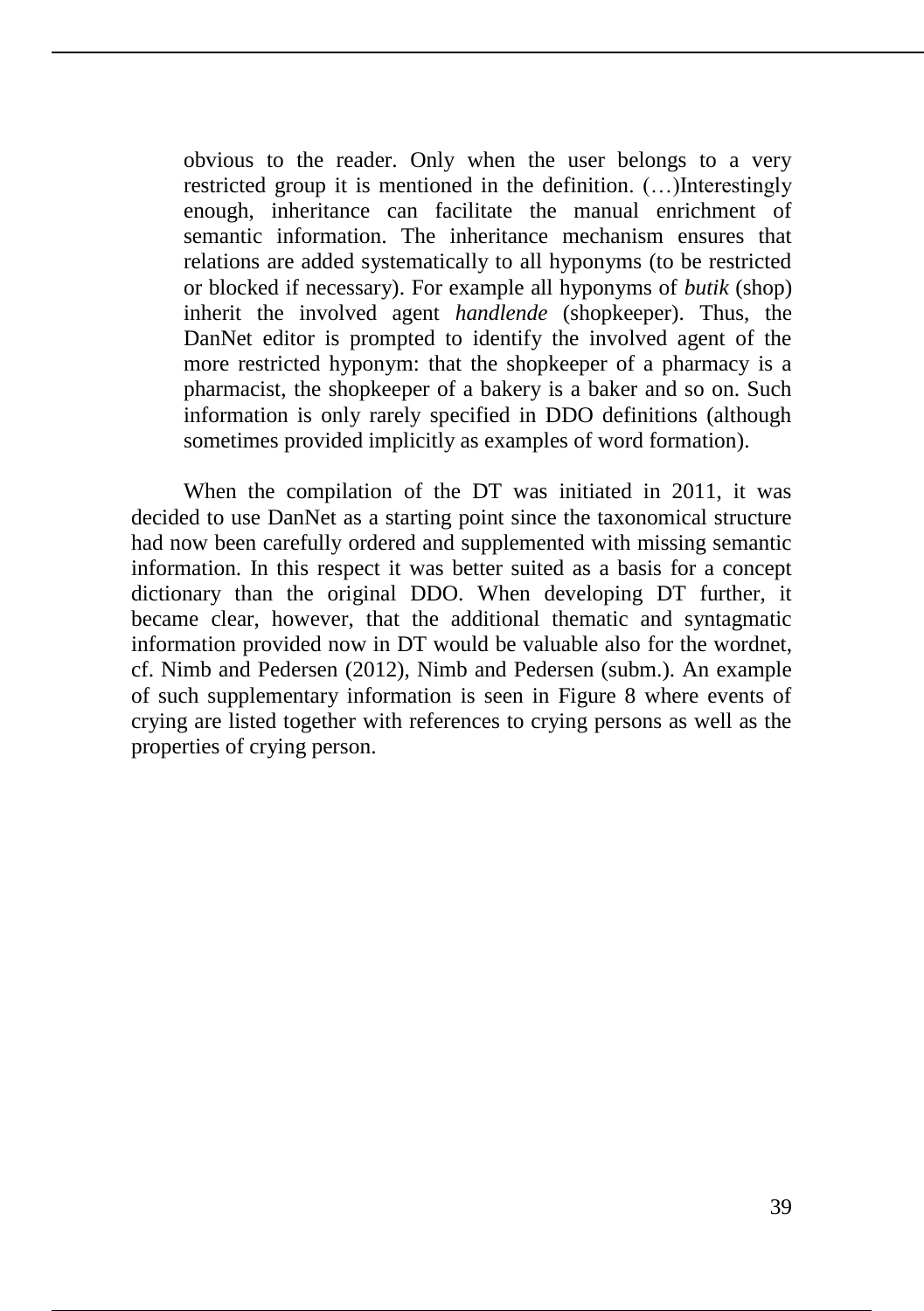#### 10.032.Græde, jamre

| Events of<br>crying                 | O {08 Vb SbAfledning/has hyperonym: græde has hyperonym: gråd involved agent: person}<br>⊳græde, græde over noget, græde hjerteskærende, græde hjerteskærende, græde som pisket,<br>græde som pisket⊲; ⊳græde stille, knibe/fælde en tåre, fælde en tåre, småtude⊲; ⊳begynde<br>at græde, briste i gråd, bryde sammen i gråd, bryde grædende sammen, bryde grædende<br>sammen, bryde hulkende sammen«; græde sine modige tårer, græde utrøsteligt; > {syn} hikste,<br>hikke, hikse<: >tude, flæbe, tude over noget, vande høns<: > græde højt, græde højlydt, være<br>opløst i gråd, græde voldsomt, tude, tudbrøle, tudskråle (gl.), brøle, stortude q; phyle, vræle,<br>skråle«; græde snot; » {hyp} gråd, grædetur, barnegråd, krampegråd, hjerteskærende gråd«;<br>Detåreflod, tårestrøm < > {syn} stille gråd, hulken < brierteskærende gråd, fortvivlet gråd <<br>>tuderi, flæben, flæberi, hyleri, hylen, vrælen, vræl⊲; →→→ >hyl, vræl, babyvræl⊲; >fortvivlet<br>råb/skrig, hjerteskærende gråd, fortvivlet gråd, hjerteskærende skrig⊲; hulk; ⊳øjnene løber i<br>vand, tårerne trillede/løb ned ad kinderne«; > {ant} le, græde«; |
|-------------------------------------|---------------------------------------------------------------------------------------------------------------------------------------------------------------------------------------------------------------------------------------------------------------------------------------------------------------------------------------------------------------------------------------------------------------------------------------------------------------------------------------------------------------------------------------------------------------------------------------------------------------------------------------------------------------------------------------------------------------------------------------------------------------------------------------------------------------------------------------------------------------------------------------------------------------------------------------------------------------------------------------------------------------------------------------------------------------------------------------------------------------------------------------------|
| Persons who<br>cry                  | O {01 Overbegreb/has hyperonym: person}<br>⊳tudefjæs, flæbehoved, flæb, grædepil⊲; pivskid; ⊳tøsedreng, tudemikkel, tudeprins⊲;<br>tåreperse (ql.), grædekone; >jammerkommode, klynkehoved< ; >{syn} tudesidse, tudekiks,<br>tudemarie, tudeprinsesse q; skrålhals; »skrigende barn, hylende unger q;                                                                                                                                                                                                                                                                                                                                                                                                                                                                                                                                                                                                                                                                                                                                                                                                                                       |
| Properties<br>of persons<br>who cry | C {04 Egenskaber/has hyperonym: grådlabil property of: person}<br>grådlabil, grådlabilitet, have let til tårer; ⊳grædefærdig, nær ved at græde, på grådens rand<br>⊲; få en klump i halsen; ⊳være gråden nær, holde gråden tilbage, holde tårerne tilbage, have<br>(aller)mest lyst til græde⊲; ⊳opløst i gråd, forgrædt, grådkvalt, tårekvalt⊲; ⊳klagende,<br>jamrende, klynkevorn (al.) <>                                                                                                                                                                                                                                                                                                                                                                                                                                                                                                                                                                                                                                                                                                                                                |

# **Figure 8**: Excerpt from DT (in progress) illustrating information types on theme and arguments

Where DT is ordered in thematically based chapters and subchapters, the primary structuring principle in DanNet is the hyponymic backbone which is also resembled in the EuroWordNet ontology (Vossen et al. 1999). However, this construct does not

| <b>Travel</b>                                                                                                            |  |
|--------------------------------------------------------------------------------------------------------------------------|--|
| pas 1 1 (passport)<br>rejse_1_1_1 (travel)<br>ankomme_1 (to arrive)<br>valuta 1 1 (currency)<br>rejselyst_1 (wanderlust) |  |
| billet 1 (ticket)                                                                                                        |  |

necessarily account for thematic resemblances, as the ones seen in Figure 8. This problem is often referred to as *the tennis problem* in the wordnet community (cf. Sampson 2000) pertaining the fact that wordnets traditionally do not account for the

Figure 9: Travel concepts related via DT

relatedness of concepts such as *tennis*, *tennis player, ball*, *racquet* and *net* or, as exemplified in Figure 8, for the relatedness of *tudeprins* (crybaby) and *grådkvalt* (tearful). For LT applications that require some level of "deep" understanding such as information retrieval, question answering, text navigation and text mining this lack of information in wordnets remains problematic. So even if hyponymy may include some very basic aspects of the way we organize and conceive concepts, and even if this structuring principle is convenient for computers for its inheritance properties, it is far from sufficient to account for the central relatedness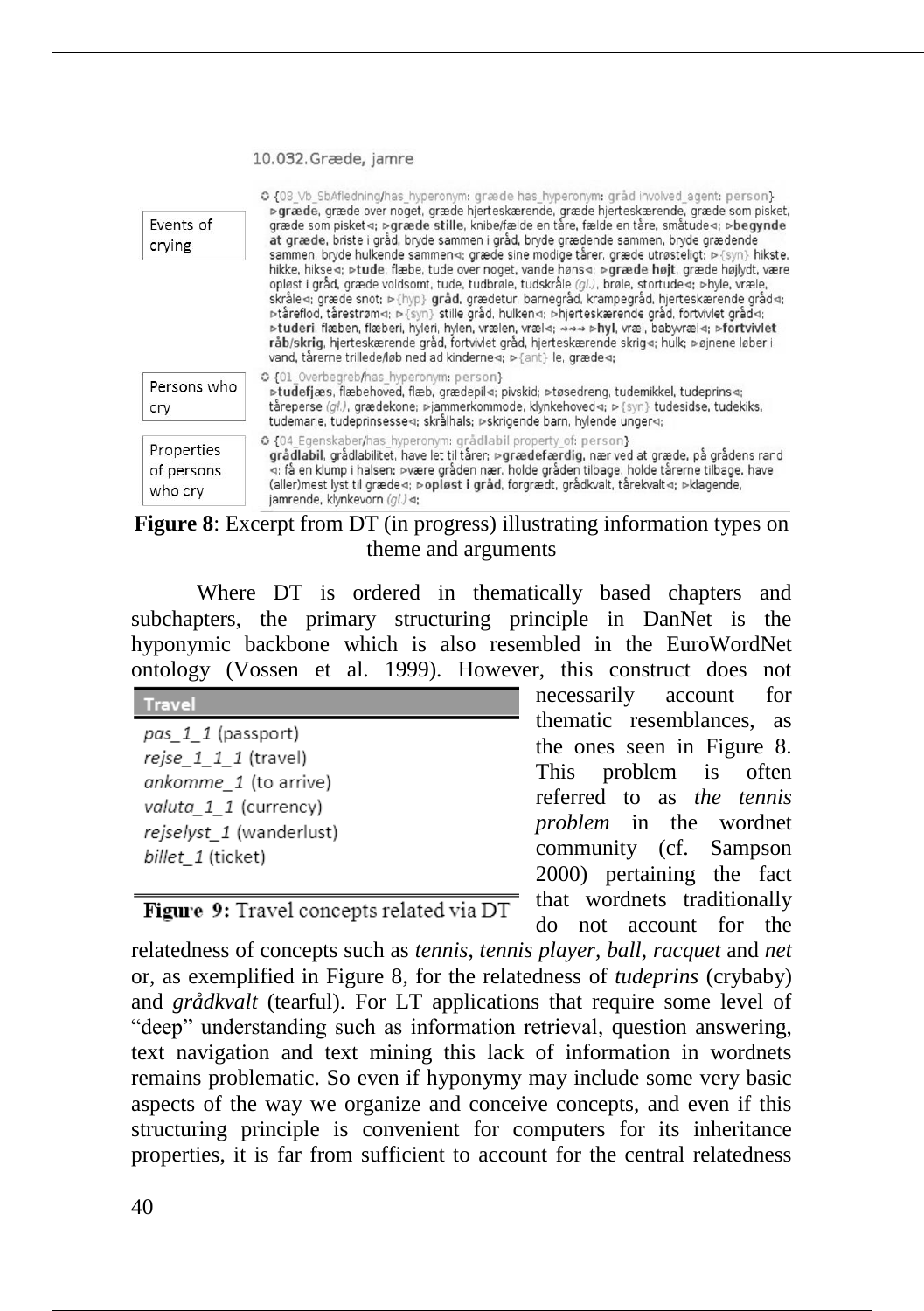between concepts. Figure 9 shows how concepts related to travel have been related in DanNet via thematic information from DT. An issue closely related to the tennis problem is the co-called ISA overload, i.e. the situation where sets of unequal hyponyms are grouped as sisters under the same hypernym. Thus, hyponyms subsumed under the same synset may share some very general dimension of functionality or form, but they belong to all sorts of domains and would, in a thesaurus, basically be categorized in a completely different way.

Finally, DanNet as well as most other wordnets lack information on arguments of valency bearing words. Typical subjects and objects of specific verbs are information types frequently asked for in applications. Therefore, we are experimenting with the integration of syntagmatic information from DT, which encodes a large range of selectional restrictions on verbs and deverbal nouns. Figure 10 shows a sample of verbs in DT which are encoded with the relation involved agent=person which we plan to integrate as an enrichment of DanNet.

Involved\_agent relation

klæde om 1 (to dress) involved agent person 1 (person) kræve\_ind\_1 (to make demands) involved\_agent person\_1 (person) tyde 1 (to interpret) involved agent person 1 (person) powernappe\_1 (to powernap) involved\_agent person\_1 (person) sexliv\_1 (sex life) involved\_agent person\_1 (person)

**Figure 10:** Persons as involved agents extracted from DT (Nimb et al.) subm).

Likewise, properties constitute a specific syntagmatic case where information on the external argument is not prototypically given in wordnets. Figure 11 shows an excerpt from DT where the event *koge* (to cook) is supplemented with a set of properties related to the food that is being prepared in the event, such as 'al dente', 'tender', 'steamed' etc. Via information transfer to DanNet, this information is encoded as potential properties of foods. For a full account of these experiments and their validation, we refer to Nimb and Pedersen (2012) and Nimb et al. (subm).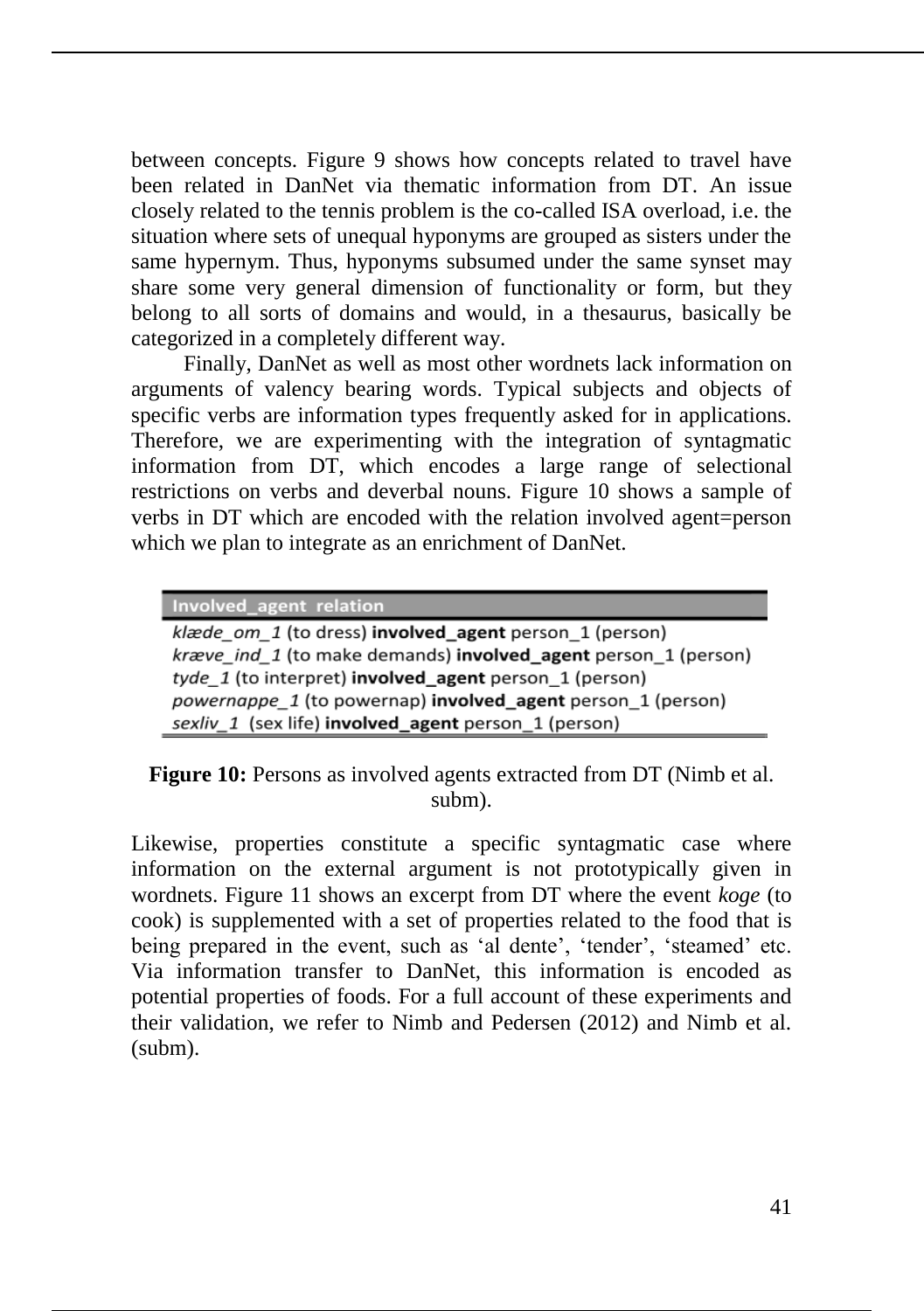Okoge, sætte over, bringe i kog, opvarme, varme op, varme op til kogepunktet, holde i kog, koge op, give et opkog; ⊳dampe, dampkoge⊲; forkoge, gennemkoge, koge mør, koge sammen; Preducere, koge ned, indkoge, koge ind, koge væk/bort <; pochere, blanchere ; ⊳syn: afkoge, koge af⊲; afskumme, afdryppe, henkoge, brygge; ⊳kogning, afkogning, opkogning, dampkogning, henkogning, indkogning, nedkogning, afdrypning, opvarmning⊲; ⊳kogt, færdigkogt, mør, blødkogt, letkogt, al dente, pocheret, forkogt, parboiled nykogt, sammenkogt, ovndampet, smørdampet, hvidvinsdampet, blødkogt, nedkogt <>

#### **Figure 11:** Properties of cooking in DT (in progress)

3.2. *Building appropriate sense inventories for word sense disambiguation* – *a challenge in LT*

An LT task that proves to constitute a fundamental problem in most applications, is word sense disambiguation. It seems that choosing the right meaning of a word in a specific context is one of the tasks that really challenges the lexicographical setup. Expressed in another way, when performing automatic word sense disambiguation we are thrown directly into an old, still ongoing lexicographical combat between so-called lumbers and splitters and between corpus linguists who claim that word senses are simply a lexicographer's construct in order to impose order to a words role in language (Kilgarriff 2007). Kilgarriff states further that (2007:29), "the trouble with word sense disambiguation is word senses. There is no decisive way of identifying where one sense of a word ends and the next begins". In so-called supervised word sense disambiguation – where the computer is trained to disambiguate on the basis of a gold standard of annotated data – the sense inventory becomes a very crucial issue. Our claim is that in order to establish a suitable sense inventory for sense annotation, we can gain from exploiting composite information from several parts of the lexical core.

Previous annotation projects support this claim since they show that wordnets are generally too fine-grained and unstructured to achieve good inter-annotator agreement, cf. Brown, Rood and Palmer (2010) who suggest a manual collapsing of senses (since inter-annotator agreement is only a little above 50% using Princeton WordNet as it is). For comparison, relatively good annotator agreement (close to 90%) is achieved in the Dutch semantic corpus (Dutch SemCor, Vossen et al. 2011) where a composite Dutch lexical resource is applied for annotation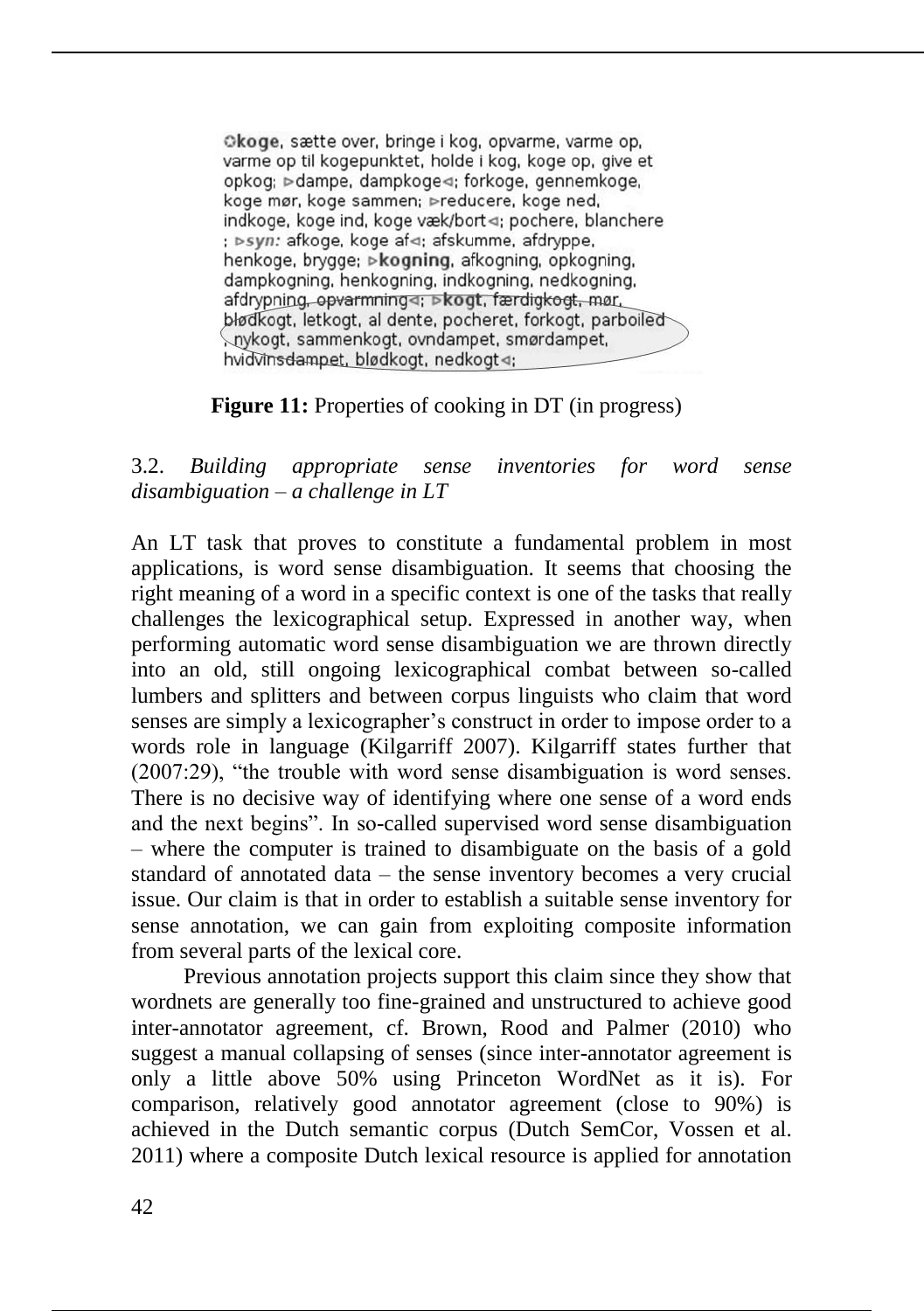(cf. the Cornetto Database above). Relating to the Danish lexical core, we are therefore experimenting with the semi-automatic clustering of the Danish sense inventory exploiting in this process the information types of *all its three resources*. To be more specific, we are combining i) information of the main and sub-senses in DDO with ii) the ontological typings of DanNet and iii) the thematic labeling from DT.

In this way we believe to be able to establish on automatic grounds a more suitable and sufficiently coarse-grained sense inventory specifically tuned for the task. Our initial approach is to cluster subsenses of a word with the main sense that they belong to, unless a subsense has another ontological type or topic/theme than the main sense. This is typically seen with metaphorical senses, as in for instance *lys* (light) whose main sense is of the type PHYSICAL\_PHENOMENON whereas the sub-sense is of the type MENTAL\_PHENOMENON, as in *bringe lys og glæde* (bring light and joy). In this case both senses are kept since the metaphorical sense includes both another ontological type and another theme than the main sense. In contrast, several subtypes of *kort* (card) with the same ontological type and same theme will be collapsed, including the senses postcard and visiting card. A focus on disagreeing purposes (i.e. focusing on the telic role or the used\_for relations as encoded in DanNet) *could* distinguish such senses in case the sense inventory is considered to be too coarse-grained. For verbs, which generally have many fine-grained sub-senses, a similar approach is adopted, including here, however, also the valency aspect of each particular sense. The intuitive belief is further that thematic information on surrounding words derived from DT will constitute a strong sense indicator (i.e. if other words in the context relates to food making, then *pande* is more likely to refer to a frying pan); a hypothesis that has previously been very hard to test at a large scale due to insufficient thematic information in the lexical resources (the afore mentioned "tennis problem").

# 4. Conclusions

In this paper we claim that the synergies between lexicography for humans and lexicography for machines have increased radically in recent years since many projects now rely on a common, corpus-derived lexicographical core from which different excerpt can be drawn. In this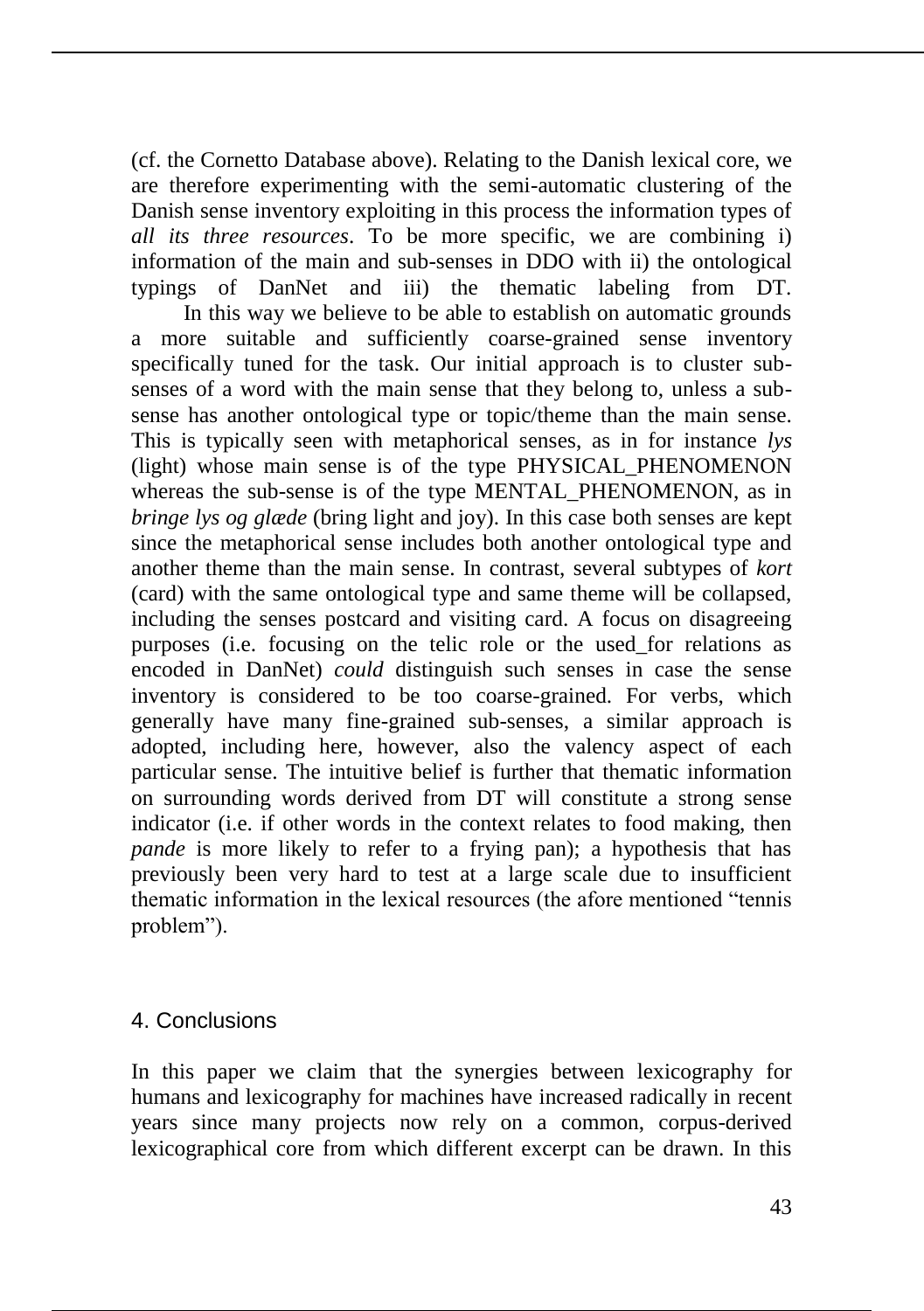respect, lexicographical cores which keep track of the basic sense inventory in terms of unique IDs prove to constitute a strong, composite resource which can be re-compiled for many different purposes, be they in the shape of a paper dictionary or realized as databases to serve as input to LT systems.

Lexical resources are applied in a large range of LT applications today spanning from morphologically based word guessing devices in mobile phones, over phonology in speech systems, syntax checking in word processing tools to semantic use in more experimental applications such as content-based information retrieval, question-answering and elearning. We have focused in this paper on the use of the latter information type and have referred to some experiments made on the transfer of thematic and syntagmatic information in the Danish lexicographical core. In addition, we have given some ideas of how the lexical core as a whole can be exploited for a semantically founded establishment of a sense inventory which we believe is better suited for automatic word sense disambiguation than what is previously seen in the LT community.

# References

# **A. Dictionaries**

#### **Hjorth, E. and K. Kristensen (eds.) 2005.** *Den Danske Ordbog*.

Copenhagen: Gyldendal & Det Danske Sprog- og Litteraturselskab. (DDO.) Online version 2012: http://ordnet.dk/ddo.

#### **B. Other literature**

- **Atkins, B. T. S. 2010.** 'The DANTE Database: Its Contribution to English Lexical Research, and in Particular to Complementing the FrameNet Data.' In G.-M. de Schryver (ed.), *A Way with Words: Recent Advances in Lexical Theory and Analysis. A Festschrift for Patrick Hanks*. Kampala: Menha Publishers.
- **Bick, E. 2009.** 'DeepDict A Graphical Corpus-based Dictionary of Word Relations.' In *Proceedings of the 17th Nordic Conference of Computational Linguistics NODALIDA 2009*. Northern European Association for Language Technology (NEALT).
- **Biemann, C., S. Bordag, U. Quasthoff and C. Wolff 2004.** 'Language-Independent methods for compiling monolingual lexical data.' In *Computational Linguistics and Intelligent text processing*. Springer: Berlin, 217–228.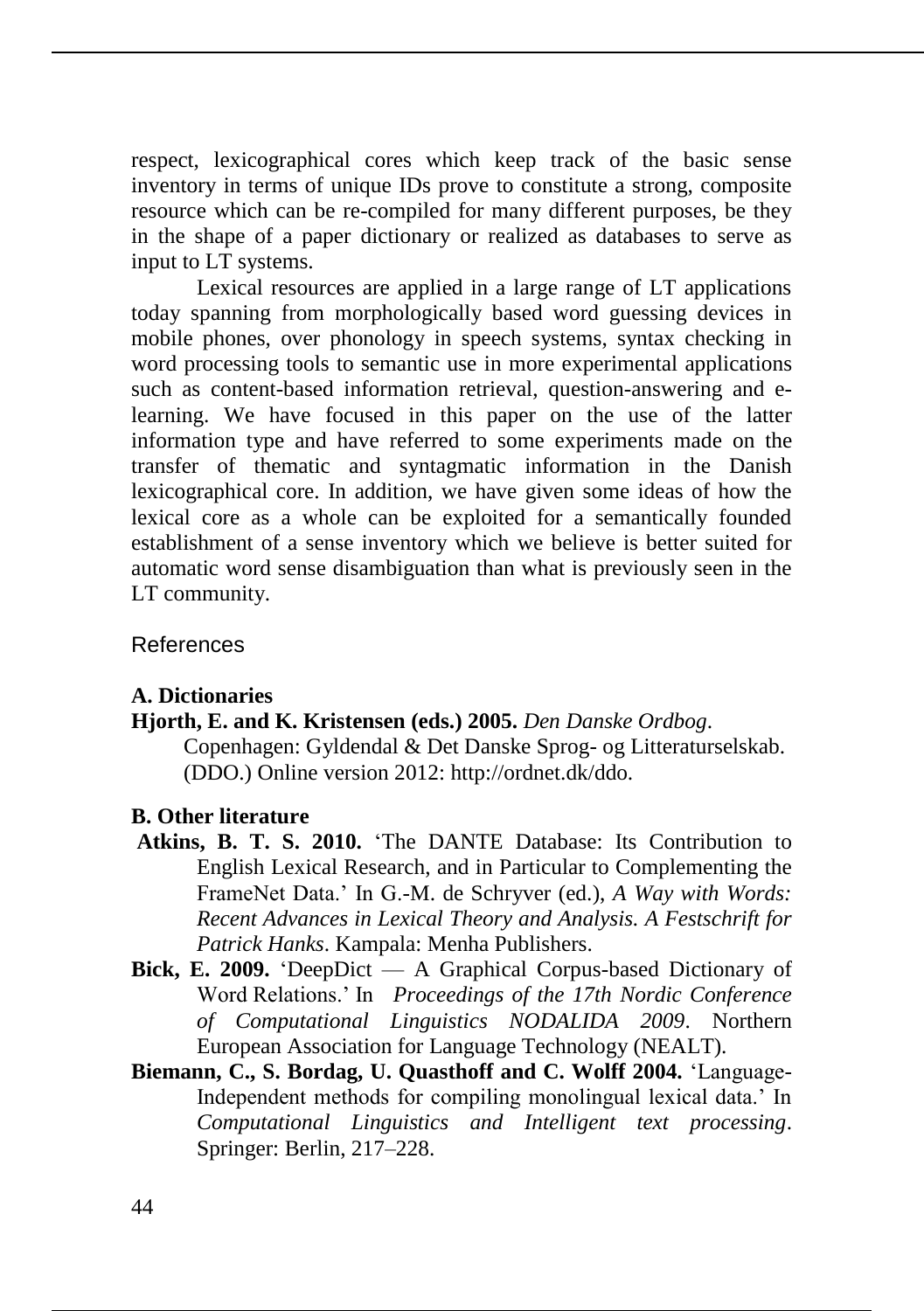- **Borin, L., and M. Forsberg 2009.** 'All in the Family: A Comparison of SALDO and WordNet.' In Proceedings of the NODALIDA 2009 workshop WordNets and other Lexical Semantic Resources — between Lexical Semantics, Lexicography, Terminology and Formal Ontologies. NEALT Proceedings Series, Vol. 7 (2009), 7–12.
- **Brown, S. W., T. Rood and M. Palmer (2010).** 'Number or Nuance: Which factors restrict reliable word sense annotation?' In N. Calzolari, K. Choukri, B. Maegaard, J. Mariani, J. Odijk, S. Piperidis, M. Rosner and D. Tapias (eds.), *Proceedings of the 7th International Conference on Language Resources and Evaluation*. Valletta: European Language Resources Association.
- **Ferrández, O., M. Ellsworth, R. Muñoz and C. Baker 2010.** 'Aligning FrameNet and WordNet based on Semantic Neighborhoods.' In N. Calzolari, K. Choukri, B. Maegaard, J. Mariani, J. Odijk, S. Piperidis, M. Rosner and D. Tapias (eds.), *Proceedings of the 7th International Conference on Language Resources and Evaluation*. Valletta: European Language Resources Association, 310–314.
- **Kilgarriff, A. 2007.** 'Word Senses.' In E. Agirre and P. Edmonds (eds.), *Word Sense Disambiguation – Algorithms and Applications. Text, Speech and Language Technology*. Dordrecht: Springer Verlag, 29–47.
- **Kilgarriff, A. and M. Rundell 2002.** 'Lexical profiling software and its lexicographic applications – a case study.' In A. Braasch and C. Povlsen (eds.), *Proceedings of the Tenth EURALEX International Congress, EURALEX 2002, Copenhagen, Denmark, August 13–17, 2002.* Copenhagen: *CST*, 807–818.
- Lorentzen, H. and S. Nimb 2010. **The S. All and S. Nimb 2010. The S. All and S. All and S. All and S. All and S. All and S. All and S. All and S. All and S. All and S. All and S. All and S. All and S. All and S. All and** udmøntes en ordbogsdefinition i en formaliseret wordnetbeskrivelse?' In H. Lönnroth and K. Nikula (eds.), *Nordiska studiar i lexikografi 10. Rapport från Konferencen om lexikografi i Norden, Tammerfors 3-5 juni 2009.* Tammerfors, 329–344.
- **Pedersen, B. S, S. Nimb, J. Asmussen, N. Sørensen, L. Trap-Jensen and H. Lorentzen 2009.** 'DanNet: The challenge of compiling a WordNet for Danish by reusing a monolingual dictionary.' In *Language Resources and Evaluation, Computational Linguistics Series* 43.3, 269–299.
- **Pedersen, B. S., L. Borin, M. Forsberg, K. Lindén, H. Orav and E. Rögnvalssson 2012.** 'Linking and Validating Nordic and Baltic